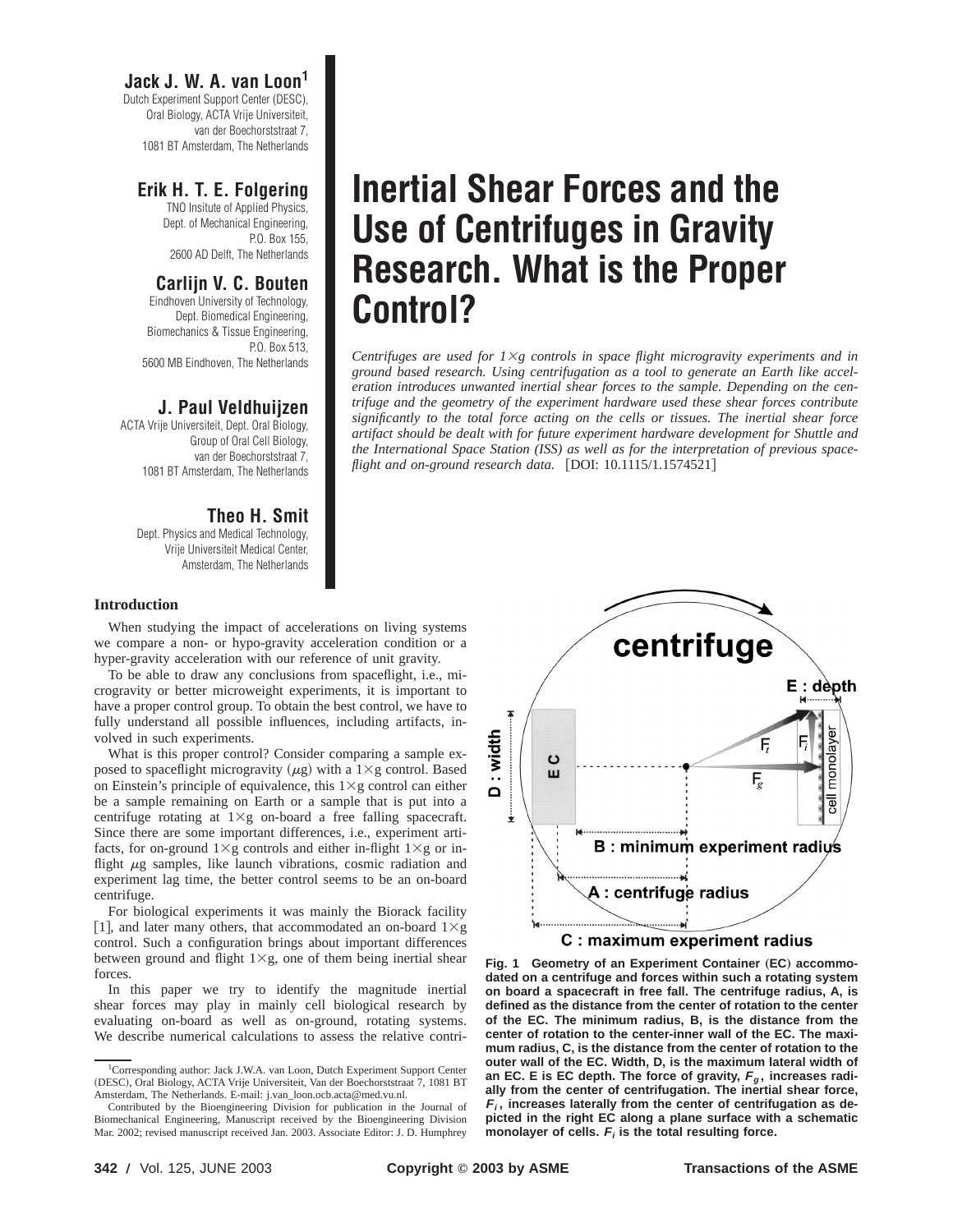

**Fig. 2 Graphical representation of gravity and inertial shear accelerations as they will be generated in a Type-I EC accommodated on the small centrifuge of the Biopack facility. A: Gravity accelerations. B: Inertial shear. C: Percentage gravity acceleration of total acceleration. The horizontal plate indicates an arbitrary level of 95% gravity acceleration. D: Percentage shear acceleration over total acceleration. All values below the arbitrary plain division indicate the surface area within an experiment container where less than 5% of the total acceleration generates inertial shear.**

bution of inertial shear force and provide a simple numerical model of a cell exposed to the mechanical conditions inside a centrifuge.

#### **Methods and Calculations**

Shear forces can be brought about by inertia (inertial shear) and/or fluid flow (fluid shear). In cell biology fluid shear is an important physiological phenomenon and most common in blood

vessels where endothelial cells are exposed to blood flows. Endothelial cells experience a shear stress in the order of 0.1–0.5 and  $0.6-4.0$  Pa in venous and arterial vessels, respectively [2]. Not only the cardiovascular system but also the mechano-sensing and adaptation of bone is most likely governed by fluid shear forces around osteocytes [3,4]. Inertial shear forces, on the other hand, are mostly generated in materials exposed to accelerations. In cells both fluid shear stress and inertial shear stress will generate



**Fig. 3 Shear strains calculated from a finite element model for an idealized homogeneous** isotropic cell accelerated in the center plane (center) of a Type-I experiment container in the Biopack small centrifuge running at  $1 \times g$ , versus a similar cell located at  $x = 20$  mm from the **center plane** "**border**…**. The absolute deformation of the cell is small, but the peak shear strain in the eccentric cell is more than three times higher than in the cell in the central position** "**7.98** µstrain vs. 2.37 µstrain, respectively). The related peak shear stress in the eccentrically located cell (0.027 Pa) is likely large enough to provoke a biological response.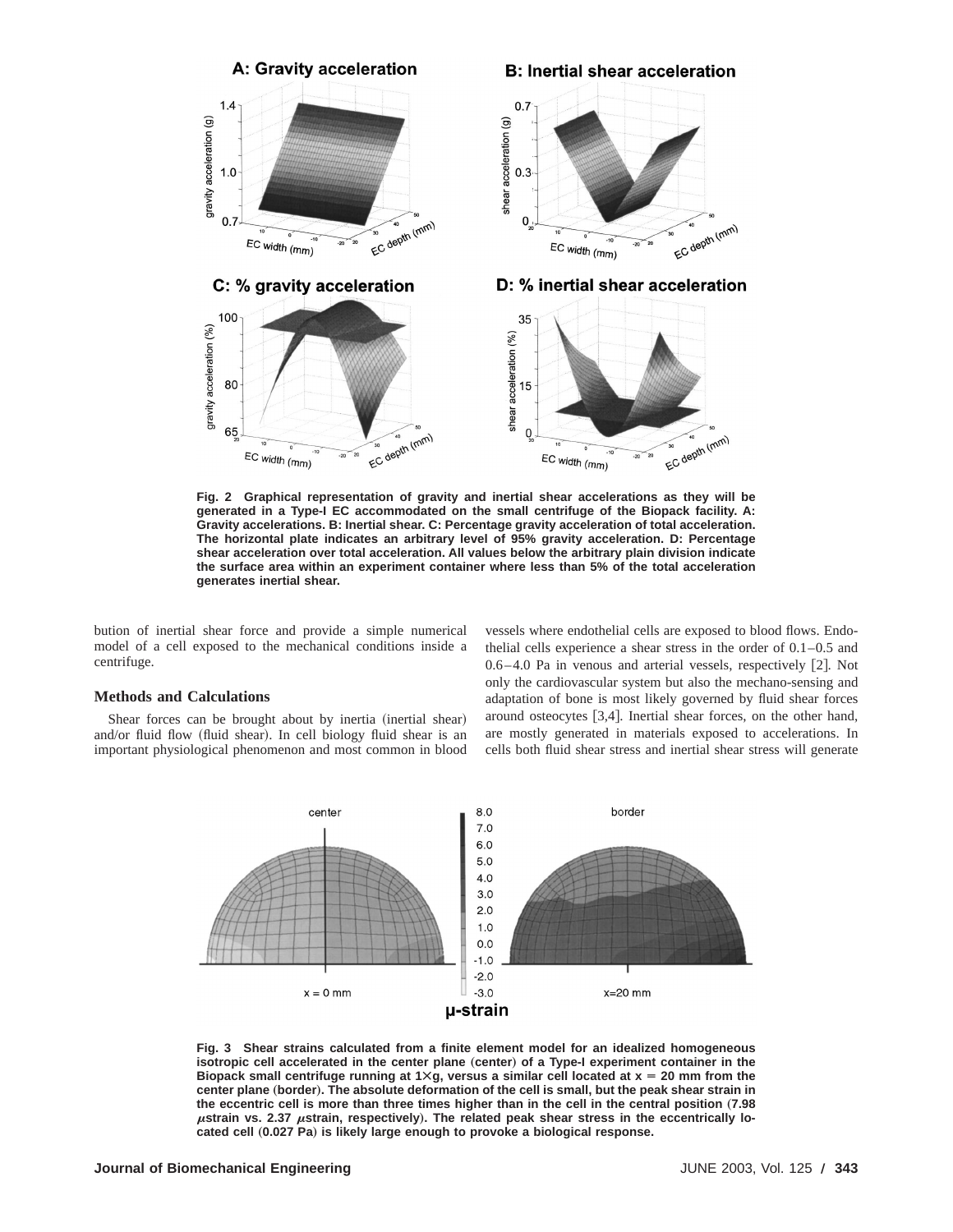

**Fig. 4** The distribution of non-adherent cells in a 1×g static on-ground centrifuge (A and C) or **on a 1** $\times$ **g** on-board centrifuge (B and D), in sample chambers of different surface geometry. **Note that the mark for 'center of rotation' and the curvature of the chamber are for clarity of the drawing not on the same scale.**

cell deformation, i.e., strain. In centrifuges an essential difference between inertial shear force,  $F_i$ , and force of gravity,  $F_g$ , is that inertial shear acts perpendicular to the gravity acceleration vector.  $(See Fig. 1.)$ 

The magnitudes of the total acceleration vector and its components gravitational acceleration and inertial acceleration are calculated using standard trigonometry and the dimensions and rpm's of the different facilities. As an example we focus on the dimensions of a standard Biopack Type-I experiment container  $(EC)$ , which has a maximum width of 40 mm, a depth of 20 mm and a mean distance to the center of rotation of 77.4 mm. Gravitational and shear accelerations for each location on the EC are calculated.  $(See Fig. 2.)$ 

To predict cellular stresses and strains a simple finite element model (FEM) of a single cell is developed in MARC/MENTAT. The geometry of the model is again based on the Biopack Type-I EC and it is assumed that the total bottom of the EC consisted of culture surface, covered with adherent cells. Since accelerations are laterally symmetrical, only one half of the container width is considered. The model cell is positioned in the center plane of the container and at the edge of the culture surface, in this geometry at 20 mm from the center of rotation. (See Fig. 3.) The cell is modeled as half a perfect sphere with  $3,456$  brick  $(8\text{-node})$  shaped elements connected at 3,927 nodes. The total degrees of freedom of the problem DOF=11,781. The height of the cell is set to 5  $\mu$ m, the base diameter is 10  $\mu$ m. The upper surface of the cell is allowed to move freely, while the cell base is fixed. The cell is considered as a continuum and material properties are modeled with a nearly incompressible Neo-Hookean material law. The Poissons ratio was set to 0.449.

At present no clear values for the moduli of cells have been defined. Nonetheless, homogeneous values have been estimated for simple modeling purposes, and they range from 2.8 kPa for bovine chondrocytes  $[5]$  to 12 kPa for TB/C3 hybridoma cells  $[6]$ . There are also significant modulus variations within the cell that may range from  $0.5$  up to  $84$  kPa  $[7,8]$ . For this study a modulus of  $10^4$  Nm<sup>-2</sup> (10 kPa) has been applied as a first approximation of the elastic properties. Initially, the model is exposed to an angular velocity of 153.43 rpm, typical for the Biopack centrifuge spinning at  $1.0\times g$  in the center of the cell layer surface. The maximum deformation in shear strain was calculated using a cell specific density of  $1050 \text{ kg/m}^3$ .

#### **Results & Discussion**

The resultant gravity and shear accelerations for a typical centrifuge is shown in Fig. 2.

Since the acceleration is linearly proportional to the centrifuge radius, the gravity acceleration calculated over the total EC volume ranges from 0.737 to 1.263 $\times$ g (Fig. 2A). It is obvious from Fig. 2B that the inertial shear acceleration increases laterally from minimum, in the central axes of rotation, towards the outer limits of the experiment container, ranging from zero to more than  $0.526\times g$ . The percentile contribution of gravity acceleration ranges from some 100 to 66%.

Adherent cells attached to a flat surface will experience a larger inertial shear force,  $F_i$ , when located further from the point where the radius is perpendicular to the surface (See Fig. 1). This effect is enhanced in smaller radii centrifuges. Inertial shear acceleration for adherent cells results in cell deformation, i.e., strain.

Figure 3 shows the deformed mesh and resulting shear strains of the cell model attached to a surface rotating at a speed of 153.43 rpm  $(1 \times g)$  in an EC in the Biopack facility small centrifuge. Cells are hardly deformed under these conditions with a vertical deformation  $\leq 2$  *μstrain.* However, shear strains increase by a factor of more than three when the cell is located at the outer edge of the surface as compared to the center  $(7.98 \mu s)$  ustrain vs. 2.37  $\mu$ strain). The peak shear stresses in cells at the outer area are 0.027 Pa.

For non-adherent cells the situation is slightly different. Here the cells do not experience inertial shear strain, as they do not attach to the substrate. However, cells in a  $1\times g$  in-flight centrifuge arrange themselves differently in the sample volume than they would on Earth. Free moving particles in a rotating system will move to the area of highest acceleration. When we consider a homogeneous suspension of cells and place this, on-ground, in a flat bottomed dish the cells will distribute evenly over the surface area as shown in Fig. 4A. When we apply  $1 \times g$  to the same dish in an on-board centrifuge the cells will, due to the inertial shear force, move to the EC outer edges and pile up onto each other.  $(See Fig. 4B.)$ 

The way to avoid inertial shear accelerations in the on-board centrifuge would be to apply a curved sample surface with exactly the same curvature as the centrifuge radius (See Fig. 4D). However, the same curved geometry will lead to 'cell piling' in the on-ground  $1\times g$  condition (Fig. 4C). At present the custom set-up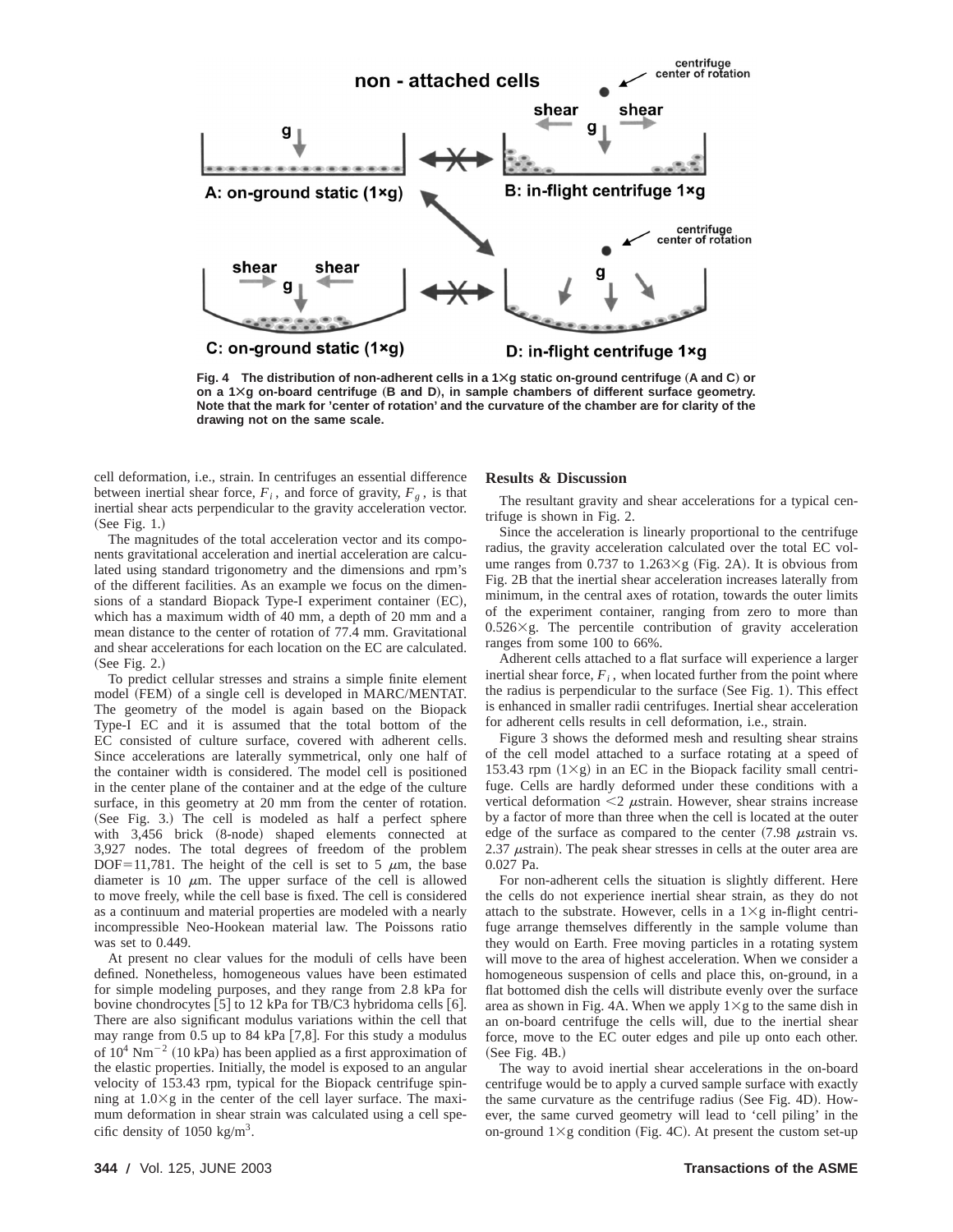for spaceflight experiments is to have identical hardware for onground, in-flight  $1\times g$  and microgravity samples. When we want to eliminate the shear acceleration artifact this scenario has to be revised. Ground  $1\times g$  hardware should have a flat surface as in Fig. 4A while the in-flight  $1\times g$  hardware should have a curved surface as drawn in Fig. 4D.

Some experimental set-ups also include an on-ground control centrifuge. Taken into account Earth's gravity and the centrifuge rotation this generates an acceleration, in the center reference point, of  $\sqrt{2} \times g$ . Since the ECs in such facilities are fixed and can not 'swing-out' the resultant acceleration vector is 45° from the horizontal. When we want to eliminate the inertial shear forces under these circumstances one has to manufacture and apply some complex hyperbolic surface.

Since the inertial shear force phenomenon has not been addressed earlier there is no actual data on possible differences of response in cells positioned at various sample locations. There is, however, the possibility to compare the  $1\times g$  ground with the  $1\times g$ in-flight results.

Biochemical data is blurred by its nature of sample collection and will average out any possible geometrical effects. A possible hint for differences would be a changed morphology (e.g., cytoskeleton orientation) of cells at different surface areas, but no papers indicate the exact location of a cell within the sample. However, there are some papers that identify a difference between ground  $1\times g$  and in-flight  $1\times g$  results. Driss-Ecole et al. and Yu et al. describe a difference in mitotic index of lentil roots cortical cells in ground compared to flight samples [9,10]. Schmitt et al.  $[11]$  studied the distribution of PK-C in leukocytes. This study showed differences between samples on a centrifuge, either onground or in-flight, and non-rotated groups. Although the authors argue that these differences might be resulting from launch effects, cosmic radiation or a pre-exposure of in-flight centrifuge samples to microgravity, it is possible that centrifuge inertial shear artifacts might have caused these differences.

Pross and Kiefer describe a decrease in repair capacity of radiation damaged yeast cells in the two centrifuge groups (in-flight  $1\times$ g and on-ground  $(2\times$ g) compared to the non-centrifuge samples  $[12]$ . Since, besides possible vibrations, all other artifacts between in-flight  $1\times g$  and on- ground  $1\times g$  seems of little effect in this experiment, it might well be that inertial shear forces have caused these differences. This would imply that cellular DNA repair processes in these cells are suppressed by the mechanical force of inertial shear. Since, due to Earth's gravity, the on-ground centrifuge generated higher shear accelerations compared to the in-flight centrifuge it is interesting to note that the repair process in the ground centrifuge is always below that in the in-flight centrifuge group.

At a (sub-) cellular level the force of gravity seems, compared to the three other basic forces in nature quite insignificant. Nongravity related phenomena like thermal noise  $(kT)$  or chemical energies are orders of magnitude larger than a  $1\times g$  acceleration see also [13–19]. One main difference of inertial shear force compared to phenomena like Brownian motion is that inertial shear force is continuously acting in the same direction. The present concepts for cell 'gravisensing' are thought to be related to mechanisms like reaction-diffusion  $[19–21]$ , stochastic resonance  $[22,23]$  or 'time averaging of a constant stimulus' (D. Kondepudi, Wake Forest Univ., personal communication). Considering these proposed mechanisms it might well be that the same applies for possible effects of inertial shear accelerations.

In this study the vertical deformation is  $1.4 \mu$ strain, and in the edges of the cell shear strains appear in the order of 2.4  $\mu$ strain (Fig. 3, left). For a cell placed at the edge of the culture surface  $(Fig. 3, right)$ , the vertical deformation remains small  $(1.6)$  $\mu$ strain), but the shear strain is more than three times higher than in the central position  $(8.0 \mu \text{strain})$ . The model demonstrates that the force of  $1\times g$  can affect cell shape only marginal. Assuming a Young's modulus of 10 kPa, an additional shear stress is introduced of about 0.027 Pa .

From various impeller stirred fermenter studies Van der Pol and Tramper concluded that for animal cells, cell damage and cell death was found in the range of shear stresses from 0.5–200 Pa [24]. The fluid shear stress in bone is calculated to be  $0.8-3$  Pa [3]. In an in vitro study using adherent endothelial cells exposed to 1.2 Pa steady shear stress generated by a fluid flow it was shown that cells will reorient themselves along the direction of flow [25]. Cultures of BHK-21 cells grown on microcarrier beads in the NASA designed low shear integrated rotating wall vessel (IRWV) show increased levels of glucose utilization, alkaline phosphatase, alanine transaminase, asparagine transaminase and lactate dehydrogenase at fluid shear stresses of 0.092 Pa as compared to 0.051 Pa. A difference in fluid shear stress of only 0.041 Pa [26]. In our calculations the peak shear stress is 0.027 Pa. It might be argued that, this level of inertial shear might have a significant effect on cell behavior.

It is not only the centrifuges and experiment hardware geometry that provokes inhomogeneous acceleration profiles within centrifuges. Also the samples themselves like e.g., adult plants or mammalian tissue constructs might be shaped such that there are undesired internal shear forces that cannot be overcome.

It is well know that shoots and roots will grow more randomly and circumnutate differently in real microgravity  $[9,10,27,28]$  and in simulated microgravity [29,30]. In a typical ISS plant research facility, like the European Modular Cultivation System (EMCS), the radius of centrifugation in the center of the experiment container is 200 mm. When we consider *Arabidopsis thaliana* grown in this facility the gravity variation over an adult plant is 0.6–  $1.4\times$ g while the lateral inertial shear force ranges from 0 to  $0.15\times g$ .

When such a structurally unbalanced plant is transferred from a microgravity environment into a centrifuge to study subsequent gravitropic responses the plant will, besides gravity, experience a lateral shear force within its structure. A small deviation of the stem or leaves from an exact alignment along the line of radial acceleration will result in forces generated within the plant that are different from that on Earth. It might be expected that this will be partially, or fully, compensated by the plant's active internal gravitropic response but this is a completely different and more complex field of forces and responses compared to the on-ground situation. This makes the interpretation of the effect of 'gravity' on a plant in such a system very difficult.

#### **Conclusion**

In conclusion we can state that in most spaceflight facilities for biological microgravity research the magnitude of inertial shear force compared to the gravity acceleration component is considerable and can not be neglected. For the various spaceflight facilities used in ISS and Shuttle the percentage inertial shear force may ranges from zero to more than 99%. For 2D sample structures, like a cell monolayer, this artifact can be overcome by shaping the cell substrate parallel to the centrifuge radius. There is no possibility to eliminate the inertial shear force artifact from relatively larger, 3D, structures accommodated in a centrifuge. The relative influence of inertial shear force may be limited by using large radii centrifuges such as the Centrifuge Accommodation Module as is currently foreseen for the ISS.

The inertial shear force artifact should be dealt with in future missions experiment hardware development as well as for the interpretation of previous spaceflight and on-ground data.

#### **Acknowledgements**

We like to thank Dr. E. Brinckmann / Dr. C. Brillouet / H. Helmke (ESA/ESTEC, Noordwijk, NL), and L. v.d. Bergh (Fokker Space. NL) for inputs regarding the Biopack facility.

This study was partly possible through a combined grant #MG-053/057 from the Space Research Organisation of the Netherlands (SRON) and the Netherlands Agency for Aerospace Programs  $(NIVR)$ .